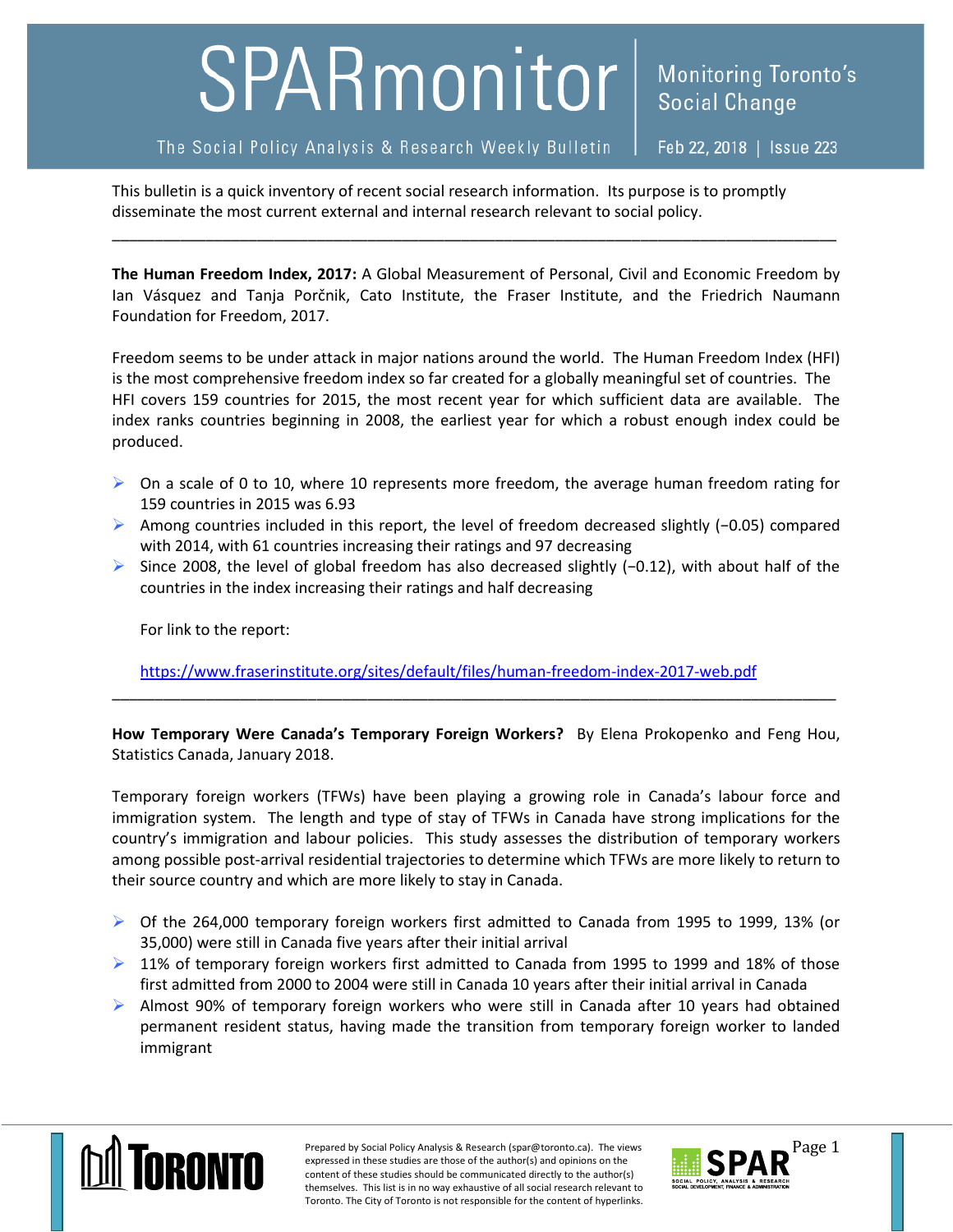For link to the paper:

<http://www.statcan.gc.ca/pub/11f0019m/11f0019m2018402-eng.pdf>

**Headed for the Poorhouse: How to Ensure Seniors Don't Run Out of Cash before They Run Out of Time** by Bonnie-Jeanne Macdonald, C. D. Howe Institute, January 2018.

\_\_\_\_\_\_\_\_\_\_\_\_\_\_\_\_\_\_\_\_\_\_\_\_\_\_\_\_\_\_\_\_\_\_\_\_\_\_\_\_\_\_\_\_\_\_\_\_\_\_\_\_\_\_\_\_\_\_\_\_\_\_\_\_\_\_\_\_\_\_\_\_\_\_\_\_\_\_\_\_\_\_\_\_\_

With Canadians living longer, running out of savings in old age is a real possibility for seniors. For years, policymakers, employers, consulting professionals, financial advisors and academics have focused on accumulating retirement wealth. But with Canadian baby boomers now entering retirement – with longer life expectancies and a greater dependency on private savings to sustain them – we can no longer delay helping Canadians in the drawdown phase.

- $\triangleright$  [We] propose a government-led solution: Canada's Living Income For the Elderly (LIFE) [...to] enable retiring Canadians to pool their financial savings to better protect those who live to age 85 and beyond
- $\triangleright$  Research highlights that seniors are strongly averted to voluntary annuitization, as they want to keep control over their savings
- $\triangleright$  Longevity insurance can provide a secure income stream at older ages without many of the criticisms associated with traditional annuities

For link to the report:

[https://www.cdhowe.org/sites/default/files/attachments/research\\_papers/mixed/C.D.%20Howe%2](https://www.cdhowe.org/sites/default/files/attachments/research_papers/mixed/C.D.%20Howe%20Commenary%20500.pdf) [0Commenary%20500.pdf](https://www.cdhowe.org/sites/default/files/attachments/research_papers/mixed/C.D.%20Howe%20Commenary%20500.pdf)

**Reward Work, Not Wealth:** Oxfam Briefing Paper by Max Lawson, Oxfam International, January 2018.

\_\_\_\_\_\_\_\_\_\_\_\_\_\_\_\_\_\_\_\_\_\_\_\_\_\_\_\_\_\_\_\_\_\_\_\_\_\_\_\_\_\_\_\_\_\_\_\_\_\_\_\_\_\_\_\_\_\_\_\_\_\_\_\_\_\_\_\_\_\_\_\_\_\_\_\_\_\_\_\_\_\_\_\_\_

Last year saw the biggest increase in billionaires in history, one more every two days. This huge increase could have ended global extreme poverty seven times over. Dangerous, poorly paid work for the many is supporting extreme wealth for the few. Women are in the worst work, and almost all the super-rich are men. Governments must create a more equal society by prioritizing ordinary workers and smallscale food producers instead of the rich and powerful.

- $\triangleright$  82% of all wealth created in the last year went to the top 1%, while the bottom 50% saw no increase at all
- $\triangleright$  All over the world, our economy of the 1% is built on the backs of low paid workers, often women, who are paid poverty wages and denied basic rights
- In the period between 2006 and 2015, ordinary workers saw their incomes rise by an average of just 2% a year, while billionaire wealth rose by nearly 13% a year – almost six times faster
- $\triangleright$  The three richest people in the US own the same wealth as the bottom half of the US population (roughly 160 million people)

For link to the report: